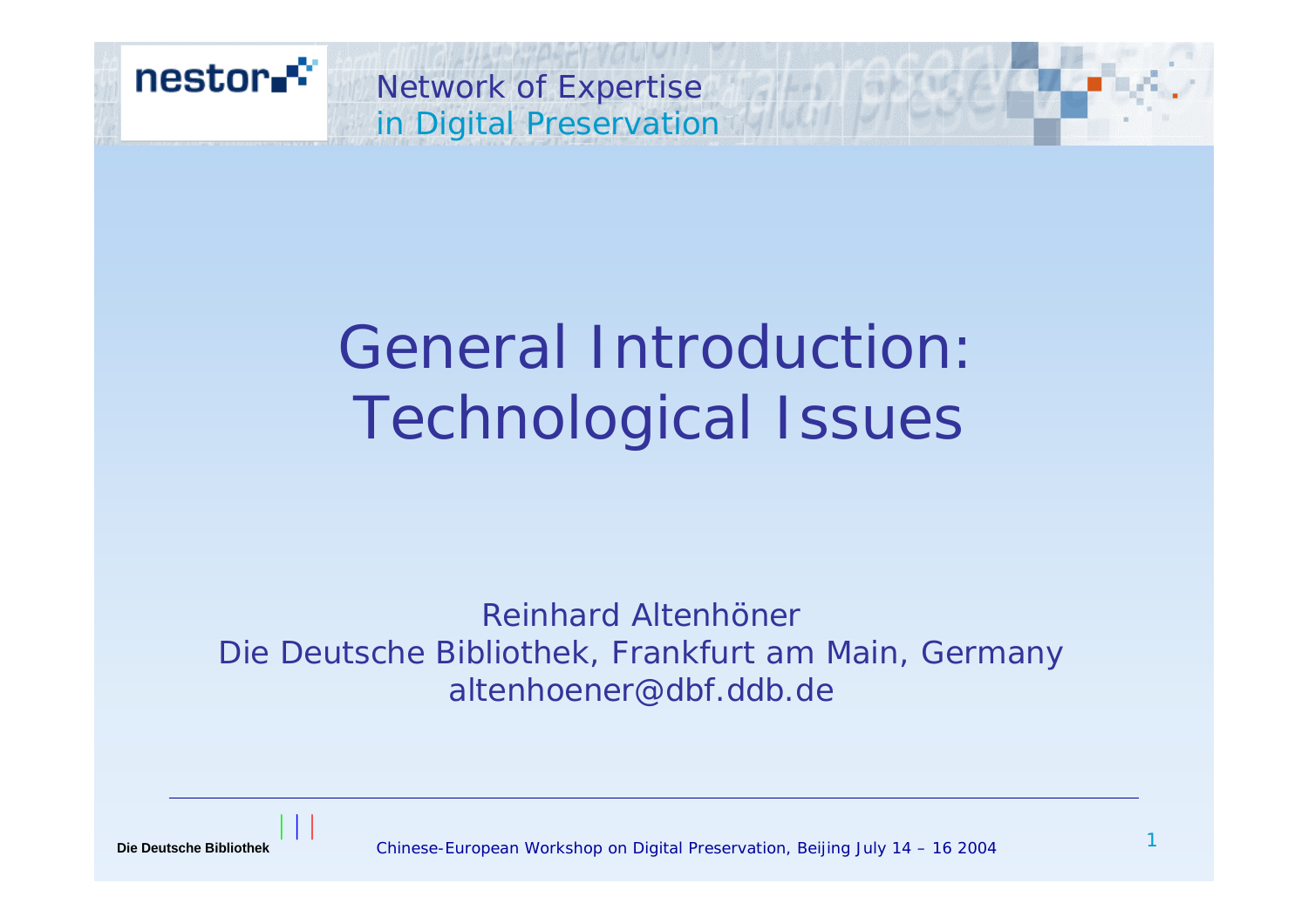# in Digital Preservation Complex storage systems

Network of Expertise







nestor.<sup>\*\*</sup>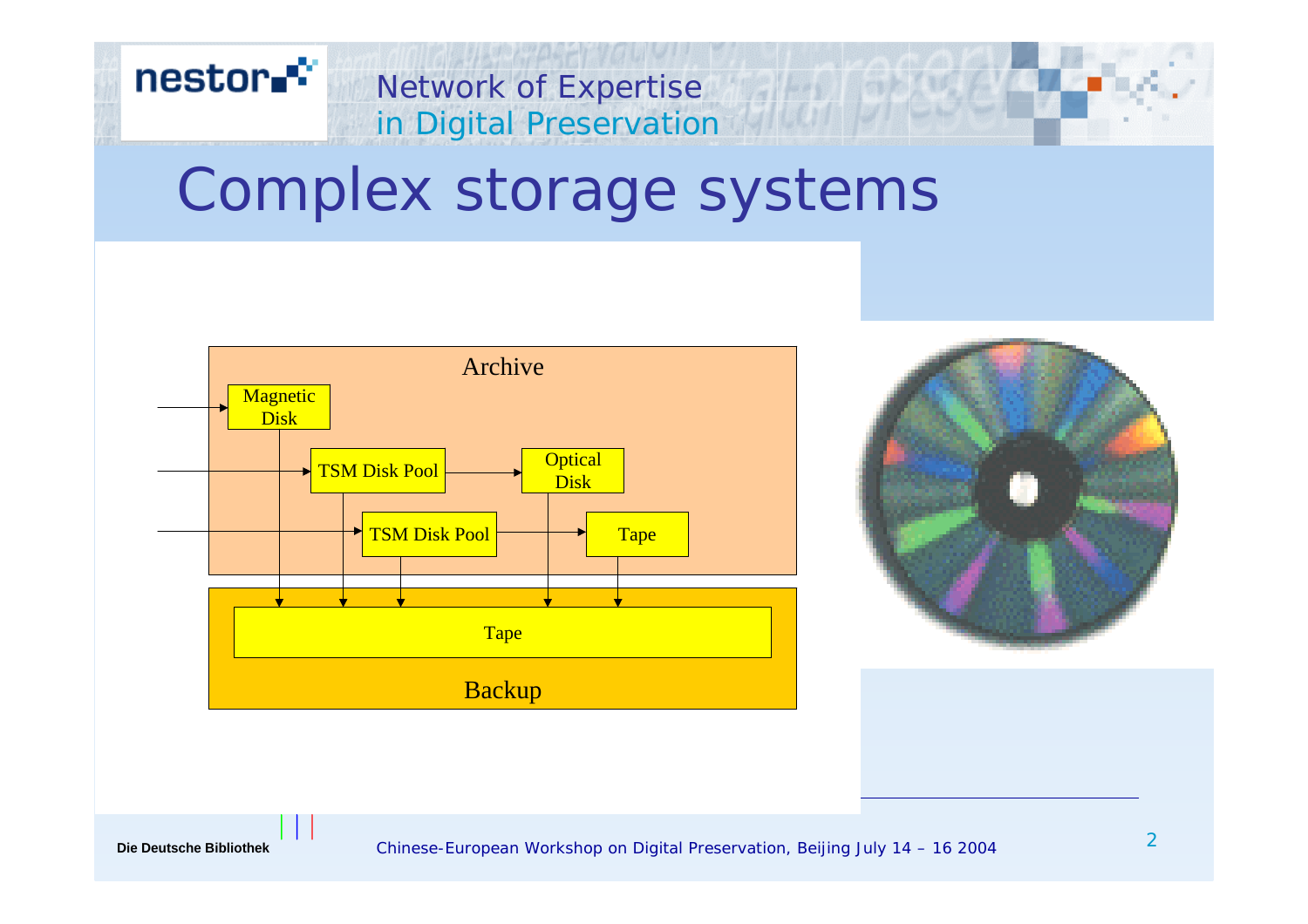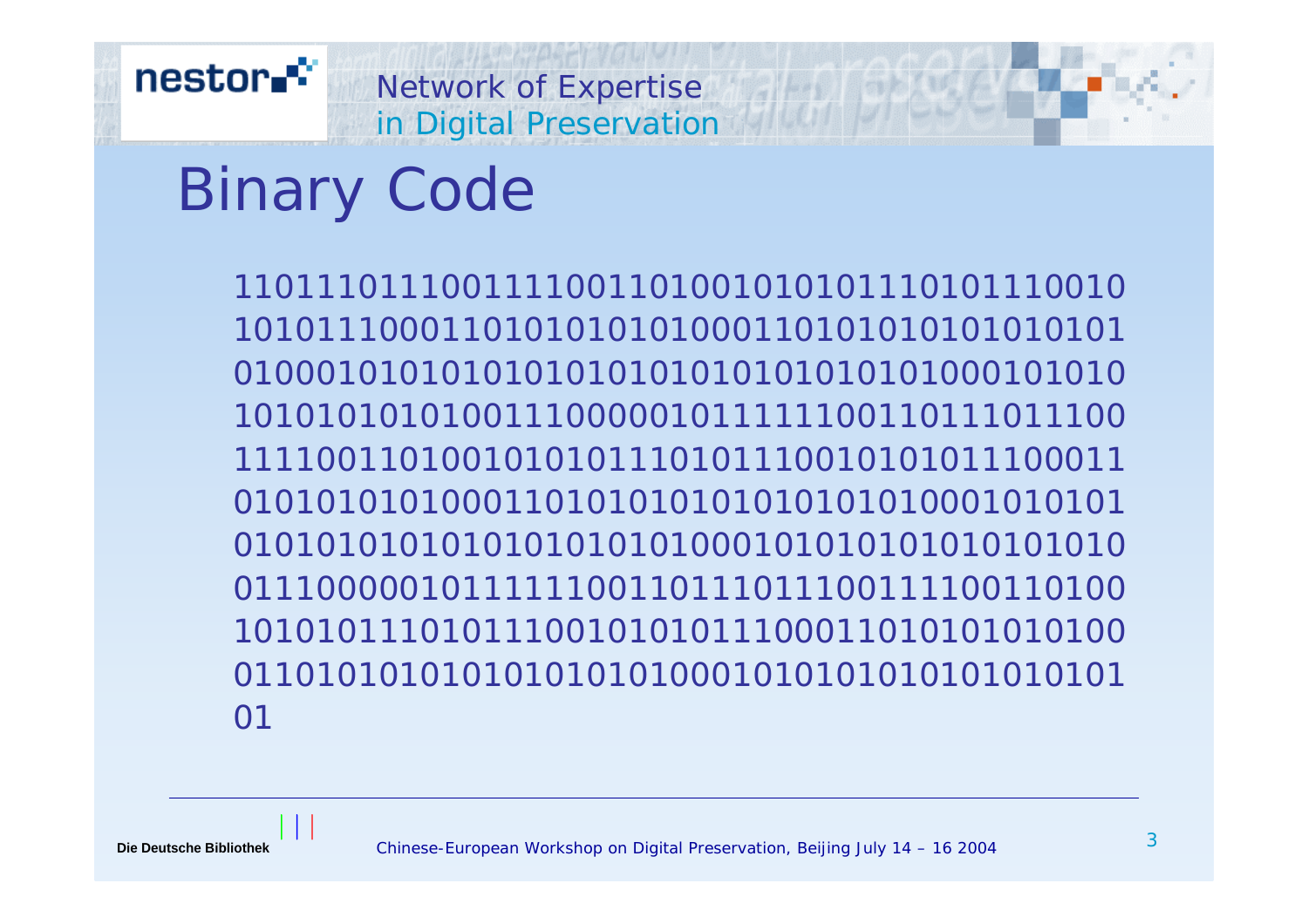# Archiving the bit stream

- п Digital information is stored as a bit stream on physical media
	- $\rightarrow$  Storage media types change quickly and are subject to obsolescence
	- $\rightarrow$  Storage media are unstable and can degrade quickly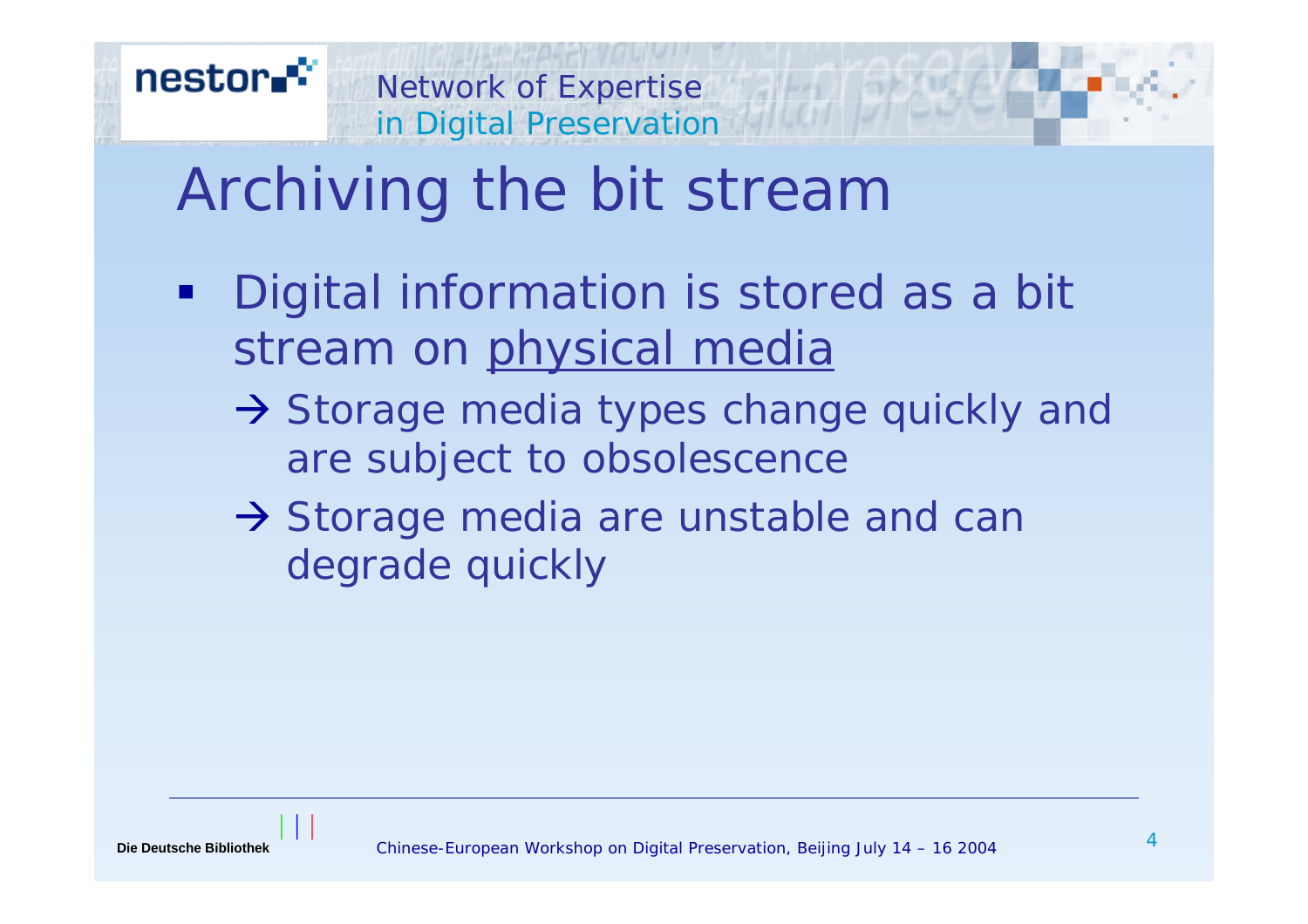

Substantial preservation I

Starting point for all following activities, depends from

- Stability of the data-carrier
- Copying (refreshing)
- **Service Service**  Migration of the data carrier e.g. magnetic --> optical
- Risk management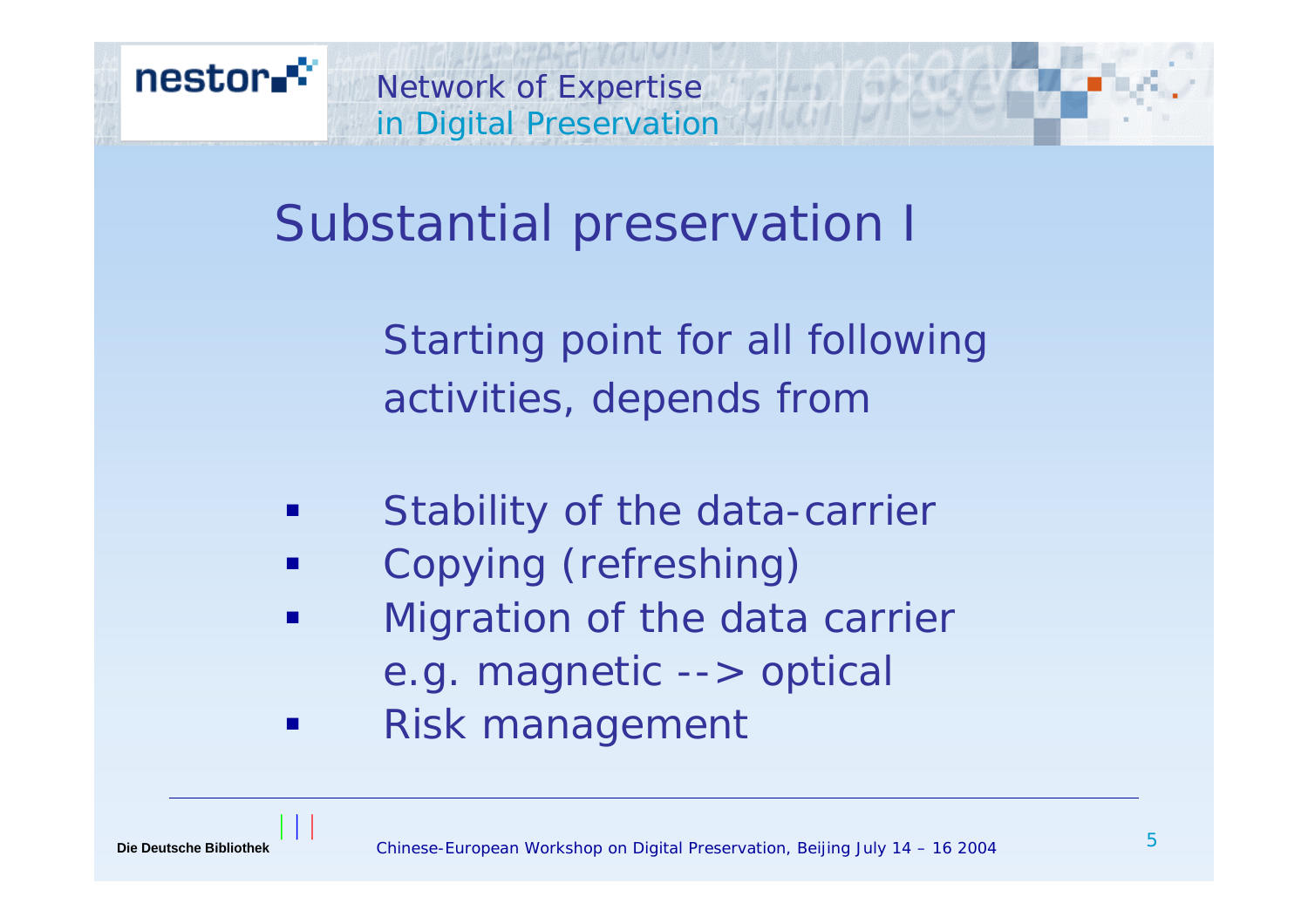

# Substantial preservation II

## **Factors of disturbance**

- a<br>Ma the mass of data
	- $\Rightarrow$  automation
- unexpected material behavior
	- $\bullet$  current material observation (in general: technology watch)
- failures in copy procedures
	- $\Rightarrow$  strictly control of the processes
- copy protection, DRM
	- $\supset$  no solution until today ...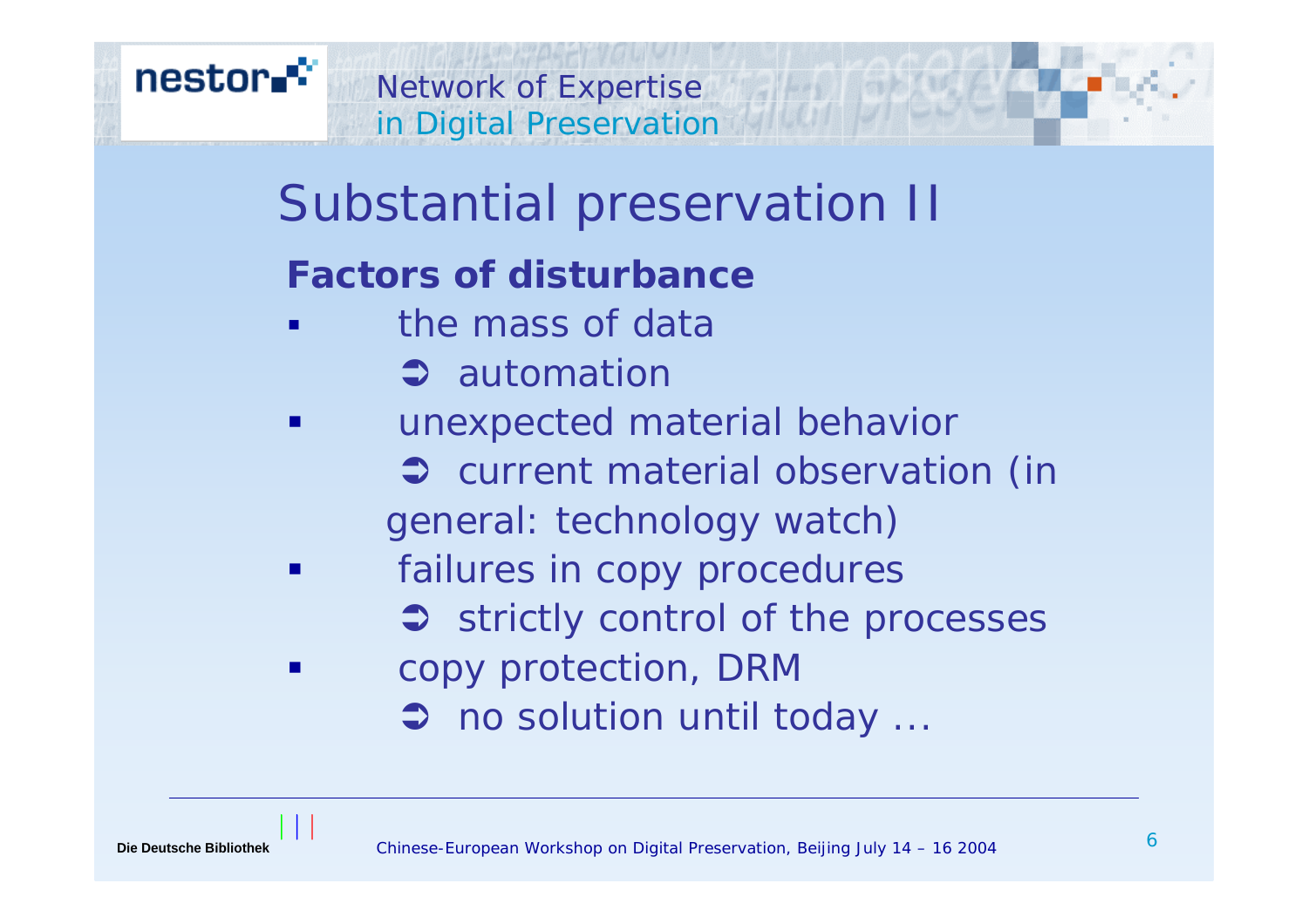nestor<sup>e</sup>

# Code ...

... $A_{ij}$ ;  $\triangle$   $\wedge$  [ $fA$   $\tilde{A}_i\emptyset$ ò  $f\emptyset$  $j$   $l$ ! L\$,j Q T\$ j R L\$ j Qhp " PÇD\$,xV4  $\ddot{y}$  è° ... $\dot{A}$   $\ddot{\theta}$   $\wedge$ D\$  $\cong$ % $\ddot{y}\dot{y}$   $\wedge$  $\int f \ddot{A} \ddot{A}$ P. …É "Í «  $f$ Æ VÿR\$÷Ø À\_÷Ø%ÿÿ ^Áà [ $f$ Ä Ã $f$ ù ;¦ « P. …É  $\int_{a}^{\infty}$  <V < RyP(֯  $\overrightarrow{A}$  ֯%yy ^Áà [ $f$ Ä  $\overrightarrow{A}$  =c  $\int_{a}^{\infty}$  +3 P¤ $f$ ú  $\pm$ ] y\$•~: < P. …É "H  $f \varnothing < e^2$  t  $\Box^{-2}$  Pj j ÿ l° < $\Diamond$  ...  $\Diamond$  ,  $\Diamond$  j j j j Vÿ  $\Diamond^{\circ}$  <  $\Diamond$  ...  $\Diamond'$  ,  $\Diamond$ P. W‹ÿP…À•ÁWˆL\$0ÿÔ° Vÿ ± ‹D\$,\_%ÿ ^Áà[ƒÄ Ãù )ì ¡P. …À "¿ hĐ? ÿ |± ƒÀ Pè<sup>8</sup>â‹V ƒÄ‹ØRhĐ<sup>ź</sup> h@õ Sÿ ² ‹F̄*ŤÄ ƒ*ø=¸¯ėº t̄‹ÃPj๋ j ẏ̀l° S‹øě⠃ąỹ"a j j̃j<br>j Wÿİ ‹Ø…ÛuWÿ ± \_^3À[ƒÄËV·‹ P. R(V < SRyP …À •ÀSˆD\$0ÿ Ô° Wÿ ± «D\$,\_%ÿ ^Áà [*f*Ă Ấ*f*u ,õ *føP*,  $\varepsilon^2$  t ,D<sup>3</sup> Pj j ÿ l<sup>o</sup> (ð…ö "Ñ j j j j Vÿ İ …À <sup>"3</sup> < L. P‰ ÿ Ô° Vÿ  $\pm$   $\overline{\phantom{a}}^{\wedge}$  [ $f$ Ä Ã< P.  $\ldots E \times \tilde{S} \times D\$ {S},  $P\overline{y}R, \ldots A \times D\$ ,  $\overline{S} \times D\$  $If A \tilde{A}fU \tilde{C}$ P. …É "L ŠF < PÿR0÷Ø À\_÷Ø%ÿÿ ^Áà [*f*Ä Ã<  $\therefore$  Ε΄,  $f \varnothing^{\wedge}$ , ∈<sup>2</sup> t  $\varnothing^2$  Pj j ÿ l<sup>o</sup> <ð…ö , ü j j j j Vÿ İ <ø…ÿ , Ü < P. W< ÿR4…À •ÀWˆD\$0ÿ Ô° Vÿ  $\pm$  <D\$,\_%ÿ ^Áà [ $f$ Ä Ã< P. …É  $\tilde{N}$   $f\varphi_{-} \in \mathbb{P}$  t  $\tilde{3}$  Pj j  $\tilde{y}$   $\tilde{y}$  o.  $\tilde{0}$   $\tilde{q}$  i j j j  $V\tilde{y}$   $\tilde{A}^{\circ}$   $\varphi$  .  $\tilde{y}$   $\tilde{y}$   $\tilde{q}$ P. W<  $\overline{Y}R8...$ À •ÀWˆD\$0ÿ Ô° Vÿ ± <D\$,\_%ÿ ^Áà [ƒĂ Ãù ,# < …É « D\$0P‹F<sup>`</sup>PÿR<<T\$Õ\_…À •ÁˆL\$(‹D\$(%ÿ âÿÿ Áà ^ Â[*ƒ*Ä *Ã*ù ,Ö ‹ P. …É "È ‹V ‹ R‹V RÿP@ $\div$ Ø À $\div$ Ø%ÿÿ ^Áà [ $f$ Ä Ã ù s ‹ P.…É"Œ – ‹RVR‹VR‹VRÿPD÷ØÀ\_÷Ø%ÿÿ ^Áà[ƒÄÃùrZ‹ P. ‹V R‹ ÿPP÷Ø À\_÷Ø%ÿÿ ^Áà [*ƒ*Ä Ã*ƒ*ù r1‹ |.  $\langle$ F j j h€ Q£ . ÿ T<sup>2</sup> |  $\triangleq$  [ $f$ Ä ÃVÿ  $\pm$  |  $\triangleq$   $\triangleq$   $\triangleq$ A[ $f$ Ä Ã !/ 7/ g/ {/ 0 =0 ]0 ä0 Z1 Ö9 ‹ÿ2 &2 s2 3 €5 6 x3 ª3 ß3 4 I4 §4 Ø6 û4 Ö9 >7 s7 ¨7 )8 ª8 ÷8 09 w9 €5 6 ¨7 )8 Ø6 S‹\\$Sÿ(²…Àu[ËL\$‹T\$D\$PQRèíÿÿƒÄ…Àu[ËD\$€Áà‹ˆhð…Ét3À[ËL\$‹T\$ V‹t\$W‹|\$‰°`ð‰¸dð‰ˆlð‹ P. ‰pð ‰ hð «€tð < j PÿR <D\$ < P. V< €< Åxð PÿR <D\$ < P.W‹€‹Å|ðPÿR\_^¸ [ËL\$‹T\$D\$PQRè\ìÿÿƒÄ…ÀuËD\$€Áà‹ˆhð…Éu3ÀË

**Network of Expertise** 

in Digital Preservation

#### **Die Deutsche Bibliothek**

Chinese-European Workshop on Digital Preservation, Beijing July 14 – 16 2004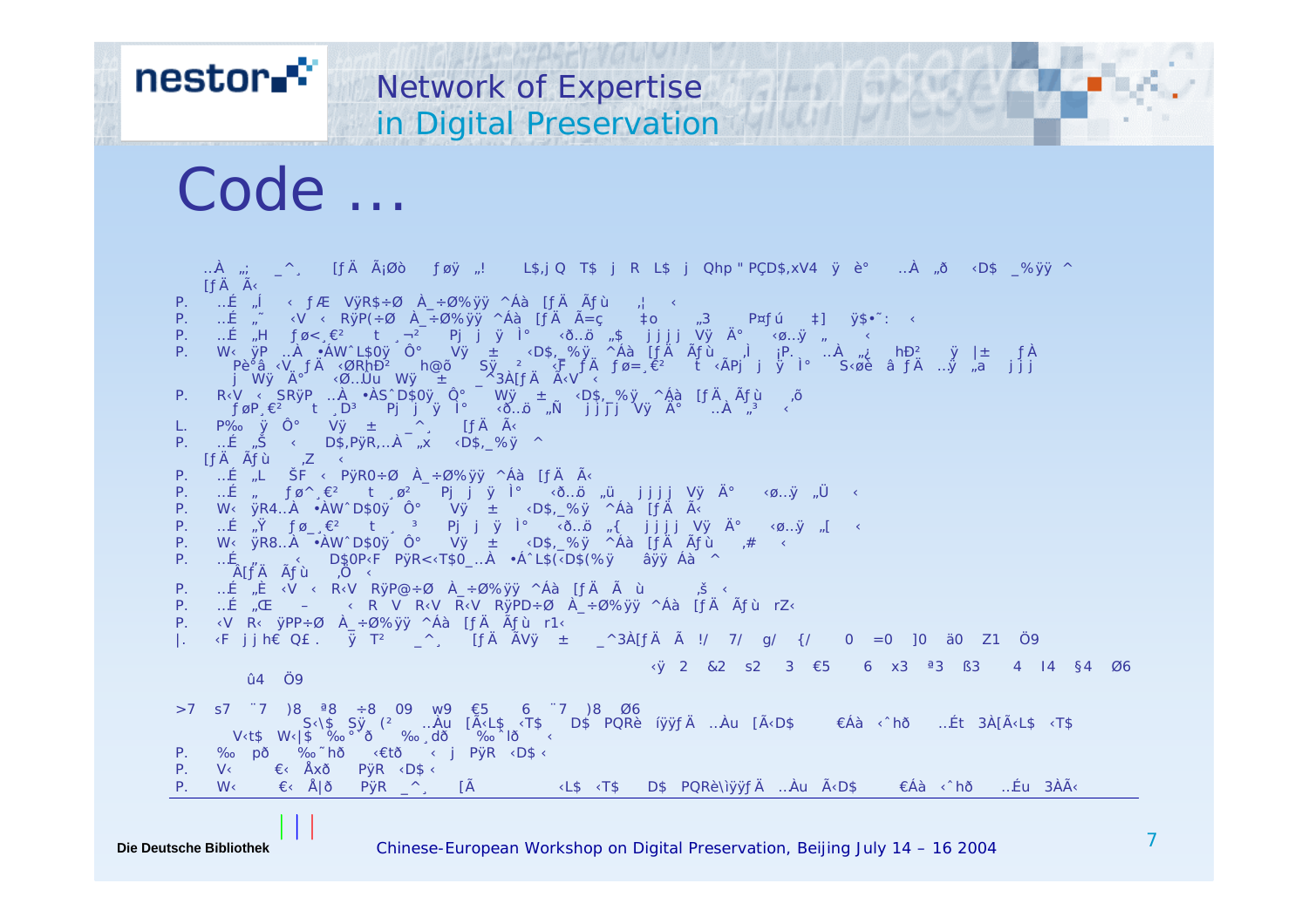# Of course code ...

```
</script>
      </head><frameset cols="238,*" framespacing="0" border="0" frameborder="NO" onLoad="BrowserTest()">
           <frameset rows="58,*" border="0" framespacing="0" frameborder="NO">
                       <frame src="home/streifen_home.htm" name="Sprachwahl" title="Bilder der drei 
     Standorte" noresize scrolling="NO">
                       <frame src="home/menu.htm" name="Menuepunkte" title="Links" noresize>
            </frameset><frameset rows="58,*" border="0" framespacing="0" frameborder="NO">
                       <frame src="home/signet.htm" name="Signetrahmen" title="Rahmen mit Signet" 
     noresize scrolling="NO">
                       <frame src="home/home.htm" name="Textrahmen" title="Textbereich" noresize></frameset></frameset><noframes><body bgcolor="#f3f0ef">
      sh2>Leider kann diese Seite nicht angezeigt werden, da Ihr Browser keine Frames unterst&uuml:tzt.</h2>
           </body>
      </noframes></html>
```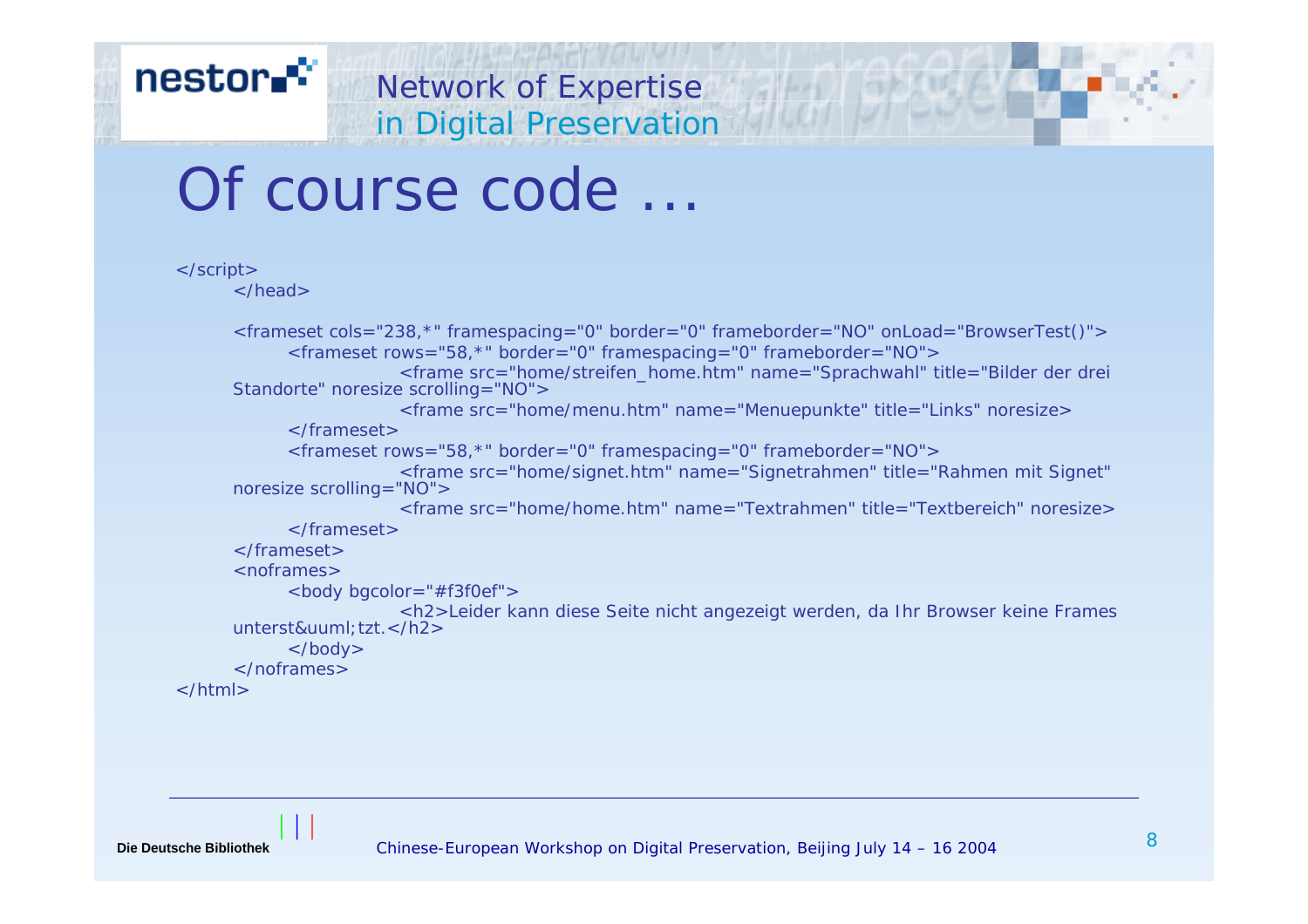#### Network of Expertise in Digital Preservation



## Interpretation of Code

- $\blacksquare$ **The Rosetta Stone**
- L. \* 196 a. Chr.
- p. **Fack** founded 1799
- p. Today: British Museum, London

nestor.<sup>\*\*</sup>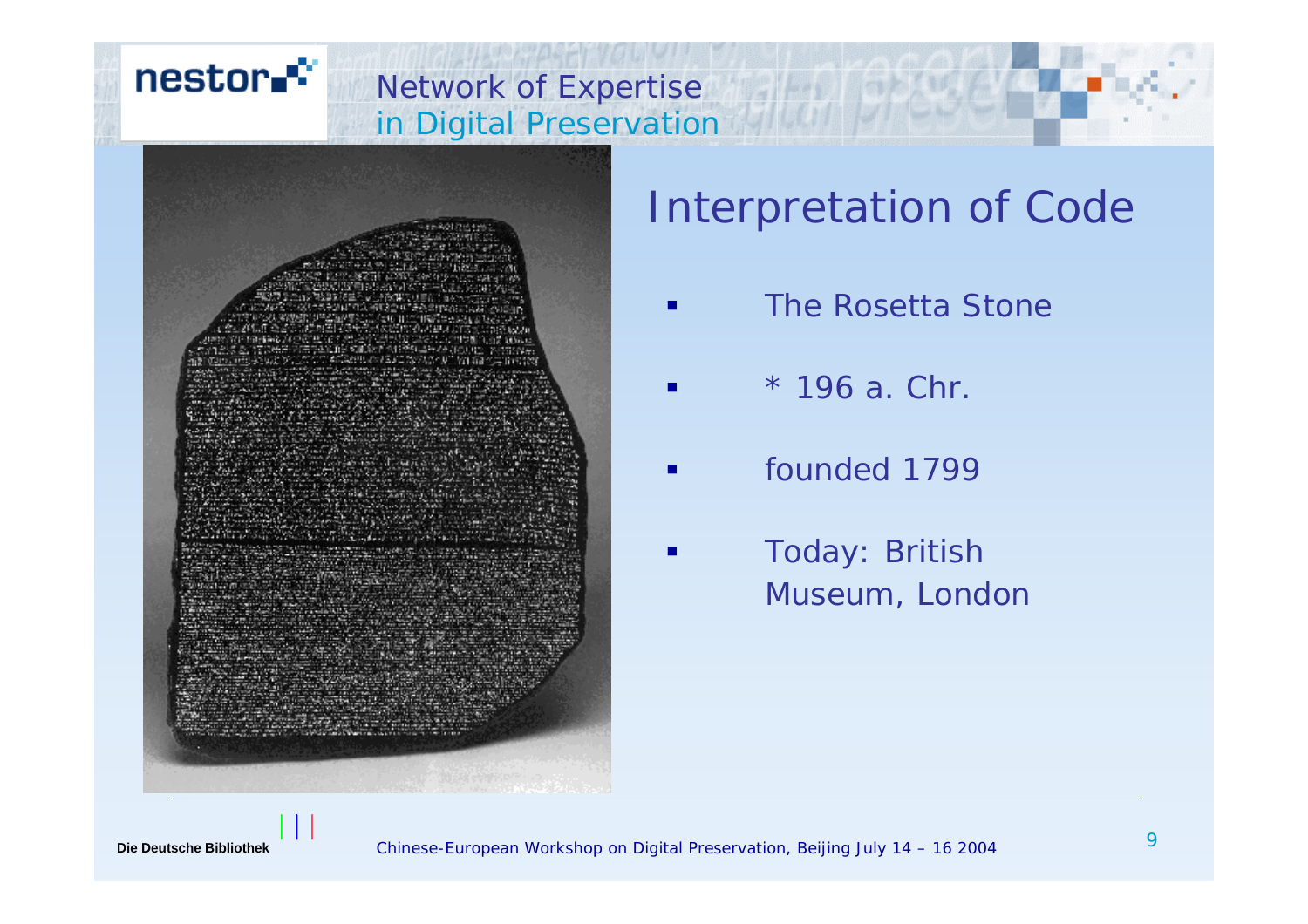| nestor."                      | <b>Network of Expertise</b><br>in Digital Preservation                                                                                                                                                                                                                                                                                                                                                                                                                                                                                                                                                                                                                                                                                                                                                      |
|-------------------------------|-------------------------------------------------------------------------------------------------------------------------------------------------------------------------------------------------------------------------------------------------------------------------------------------------------------------------------------------------------------------------------------------------------------------------------------------------------------------------------------------------------------------------------------------------------------------------------------------------------------------------------------------------------------------------------------------------------------------------------------------------------------------------------------------------------------|
| 中 担                           | [Adobe Reader - [strategiekonzept_vascoda_v2.2.pdf]<br><u>니레지</u><br>$  E $ $\times$<br>Datei Bearbeiten Anzeige Dokument Werkzeuge Fenster Hilfe<br>$\mathcal{S}^{\eta}$<br>$\bigoplus_{\alpha\in\mathbb{Z}}$<br>Durchsuchen von<br>$T$ Textauswahl $\bullet$ $\bullet$<br><b>offnen F</b> Kopie speichern <b>F</b> Drucken <b>C</b> E-Mail<br>122%<br>œ<br>$\odot$<br>$\bigoplus$<br><b>Adobe PDF-Dateien</b><br><b>Specie Books</b>                                                                                                                                                                                                                                                                                                                                                                      |
| Lesezeichen<br>Unterschriften | KAP.1 VISION UND LEITBILD<br>VASCODA STRATEGIEREPORT                                                                                                                                                                                                                                                                                                                                                                                                                                                                                                                                                                                                                                                                                                                                                        |
| Ebenen                        | <b>Vision und Leitbild</b><br>Vision von vascoda<br>1.1                                                                                                                                                                                                                                                                                                                                                                                                                                                                                                                                                                                                                                                                                                                                                     |
|                               | vascoda ist das zentrale Portal für wissenschaftliche Information und stellt den<br>Kern der Digitalen Bibliothek Deutschland dar.<br>vascoda verfolgt den Anspruch, durch die Zusammenführung und Zusammenar-<br>beit von Fachangeboten interdisziplinäres wissenschaftliches Arbeiten zu fördern<br>und als Einstieg für die Informationssuche, den Informationsnachweis und den In-<br>formationszugriff zu dienen (im Sinne einer Full-Service-Leistung). Es öffnet den<br>Weg zu einzelnen Fachangeboten, ohne diese jedoch ersetzen zu wollen.<br>Damit ist vascoda ein zentrales Element im wissenschaftlichen Kommunikations-<br>prozess und Teil einer nationalen Infrastruktur, die sich der exzellenten Produktion,<br>Organisation und Vermittlung von Wissen am Forschungsstandort Deutschland |
| / Start                       | verpflichtet sieht.<br>209,9 x 297 mm<br>$\blacksquare$<br>5 von 22<br><b>HH</b><br>$\bullet$<br><b>LIE</b><br>$\circ$<br><b>图1</b> BiblSchule<br>[9] Beijing_trusted<br><b>回</b> ] PPT_Doerr<br>nestor - Kompet<br>iso Archiving St<br>Daten2004<br>$DE$ $\left  \cdot \right  \le C$ 22:12<br><b>My Adobe Reader</b>                                                                                                                                                                                                                                                                                                                                                                                                                                                                                      |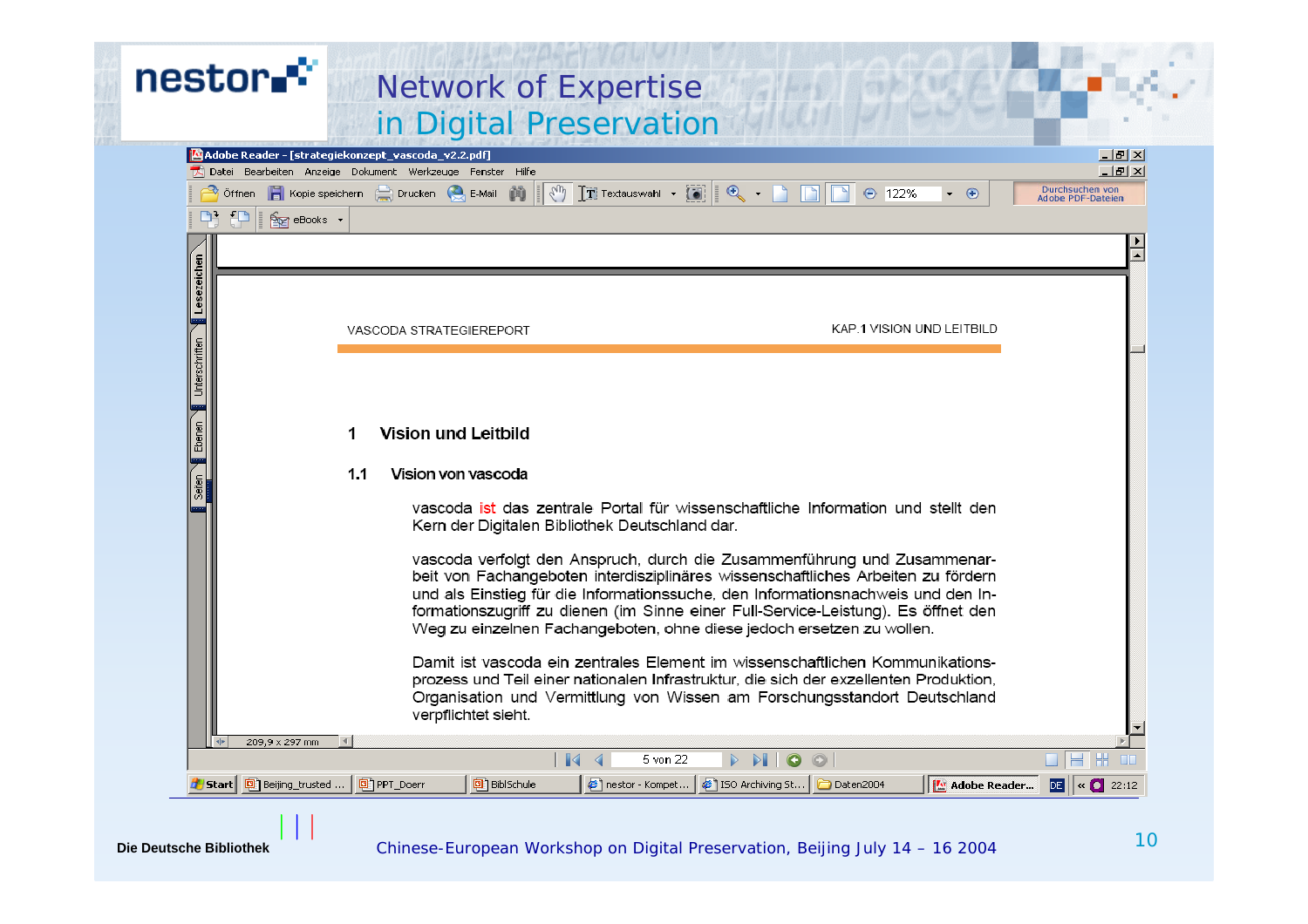

Technical key issues

- $\rightarrow$  1 Migration
- $\rightarrow$  Emulation
- $\rightarrow$  Standardization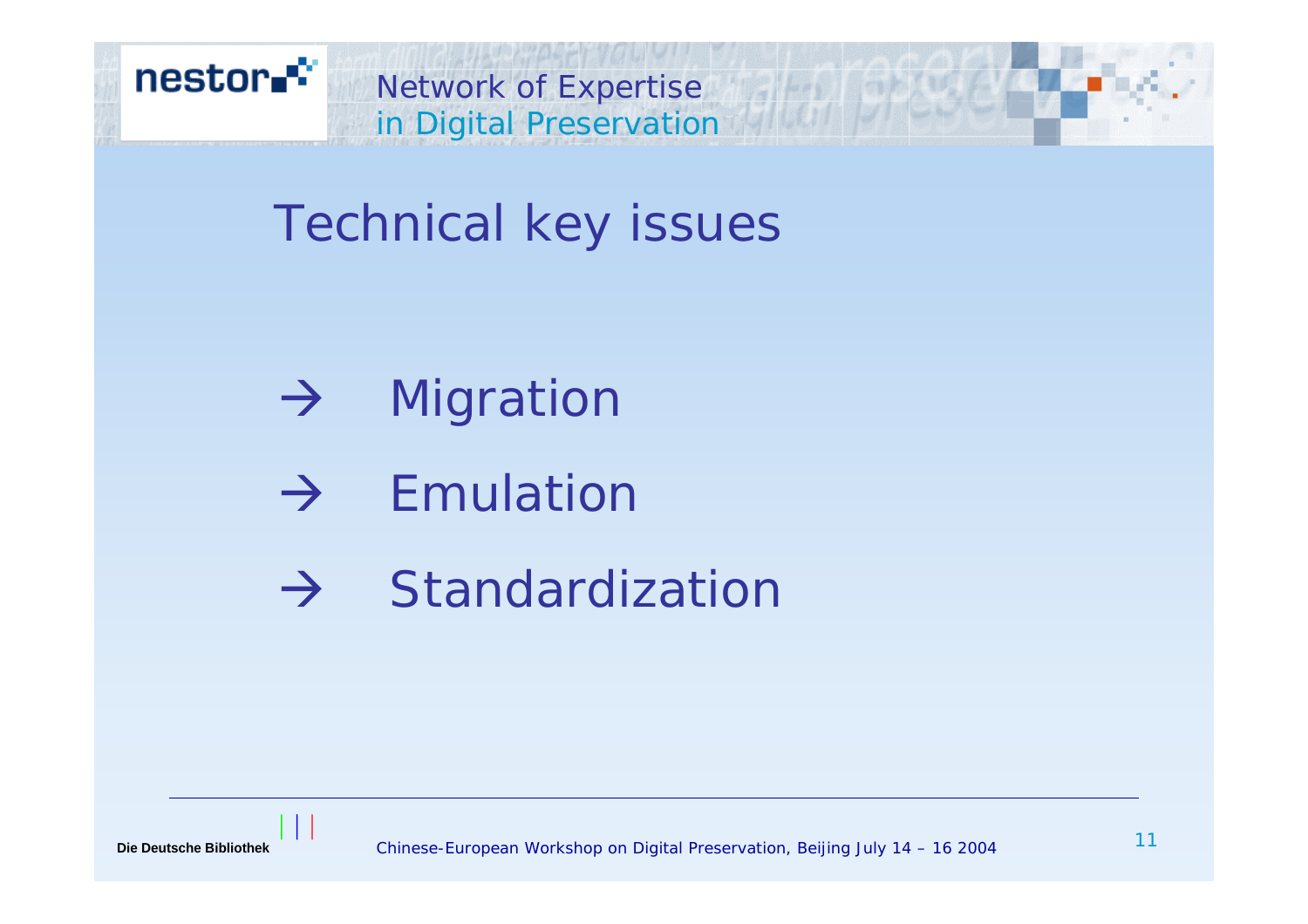

# Migration (1)

Diese Präsentation wird aus einer früheren. PowerPoint-Version akhialisiert.





Datei: C:\TEMP\MMB-Präsentation.ppt

Folien fertig konvertiert: 7 von 15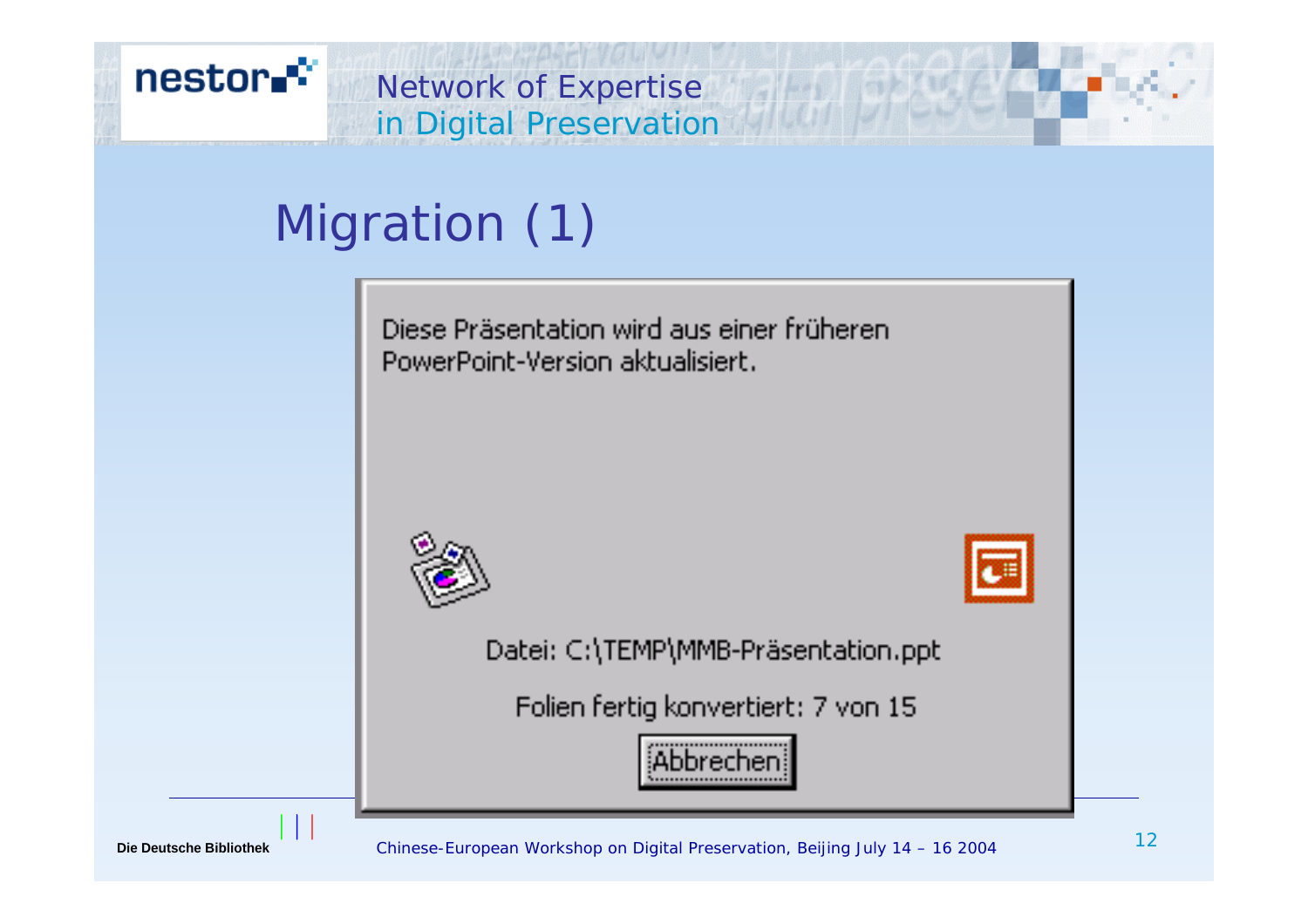# Migration (2)

#### Advantages:

- $\blacksquare$ Well-tried strategy
- $\blacksquare$ just in case ??!!

## Disadvantages

- No end
- $\blacksquare$ **Barriers**
- $\blacksquare$ Risk to fake the data
- $\blacksquare$ Risk to lost information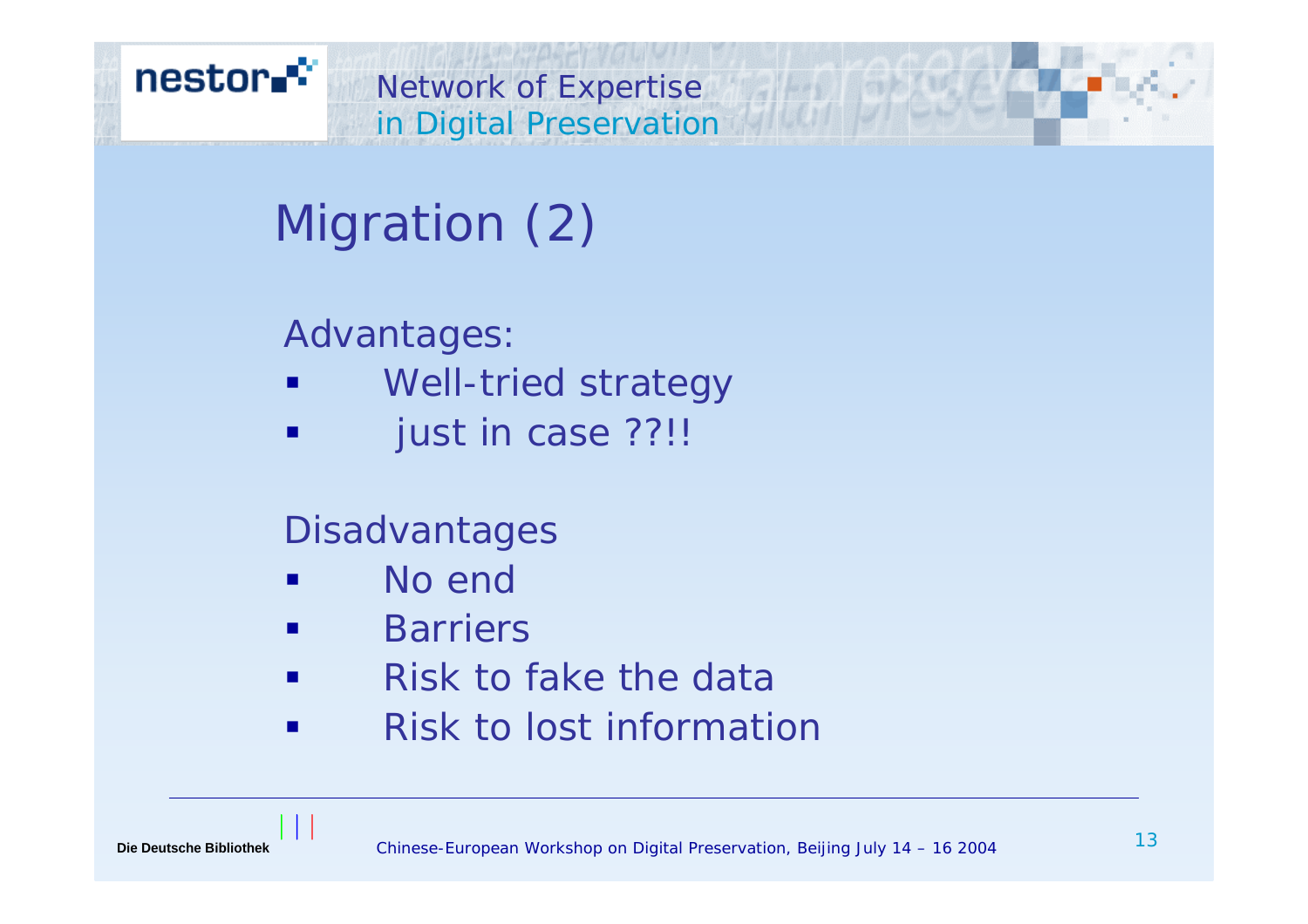#### nestor.<sup>\*\*</sup> Network of Expertise in Digital Preservation Emulation (1)<u>..</u><br>« Eingabeaufforderung  $-1$   $\mathbb{F}$   $\times$ :\Dokumente und Einstellungen\altenhoener>cd.. C:\Dokumente und Einstellungen>cd.. |<br>|C:\>dir /f<br>|Ungültige Option - "f". C:\>dir /p<br>| Datenträger in Laufwerk C: ist SYSTEM<br>| Volumeseriennummer: 9C34—8571 区 M Uerzeichnis von C:\ Microsoft Excel 09:50<br>11:48<br>11:48<br>11:24<br>00:19<br>21:04<br>23:49<br>14:56<br>13:37<br>13:37 AddOn<br>Ø AUTOEXEC.BAT<br>Ø CONFIG.SYS<br>Dokumente und Einstellungen<br>EASY-AAA .04.2004  $\langle DIR \rangle$ 16.09.2002 网  $-09 - 2002$ 见 <DIR><br><DIR><br><DIR><br><DIR><br><DIR><br><DIR> Microsoft Wor  $EASY-AZA$ B 3:37<br>
1:06 <br/>
<br/>
<br/>
<br/>
2.439 Programme<br>
3:38 <br/>
<br/>
<br/>
27.262.976 UIRPART.DAT<br>
1:46 <br/>
<br/>
127.262.976 UIRPART.DAT<br>
1:43 <br/>
<br/>
1180008<br>
1:10 <br/>
<br/>
UIRDO08 <br/> $\begin{array}{ll} \mbox{MIPanN} \\ \mbox{1:$  $11:96$ <br> $13:38$ <br> $11:46$ <br> $11:23$ <br> $11:10$ Netzwerkumgebung desktop Eingabehilfen **Communikation Fig** AddOn m Microsoft Interaktives Training 图 Neues Office-Dokument **mill** Systemprogramme **m** Unterhaltungsmedien Office-Dokument öffnen  $|c:\rangle$ Adressbuch Edito Programmzugriff und -standards **K** Eingabeaufforderung

Professiona

Windows Update

Windows-Katalog

k WinZip

**Frag** Programme

2 Dokumente

Einstellungen

Hilfe und Support

"t\_altenhoener" abmelder

Herunterfahren. Start C China072004

Ausführen...

₽

 $| \circ |$ 

 $\mathcal{Q}$  Sucher

**W** Paint

**Rechne** Synchronisierer

Symantec Client Security > Co Windows-Explorer

Microsoft Office XP

Adobe Reader 6.0

Internet Explorer

Microsoft ActiveSync

Remoteunterstützung **th** GS Tools

 $\boldsymbol{\times}$ 

Outlook Express

**Giji** Zubehör

Systemsteuerung

**St.** Windows Movie Maker

▶ **◆** Windows XP-Tour

WordPad

(2) Programmkompatibilitäts-Assisten

Führt textbasierte (Befehlszeilen-) Funktionen aus.

**H** WS8\_Agenda\_Actio... | D Beijing\_technicallss... | ● ddb - Microsoft Inte...

 $\boxed{0}$   $\left\| \times \left\| \right\|$   $\left\| \right\|$  23:54

Start | C China072004

网) WS8\_Agenda\_Actio... | 回 Beijing\_technicallss... | @ ddb - Microsoft Inte..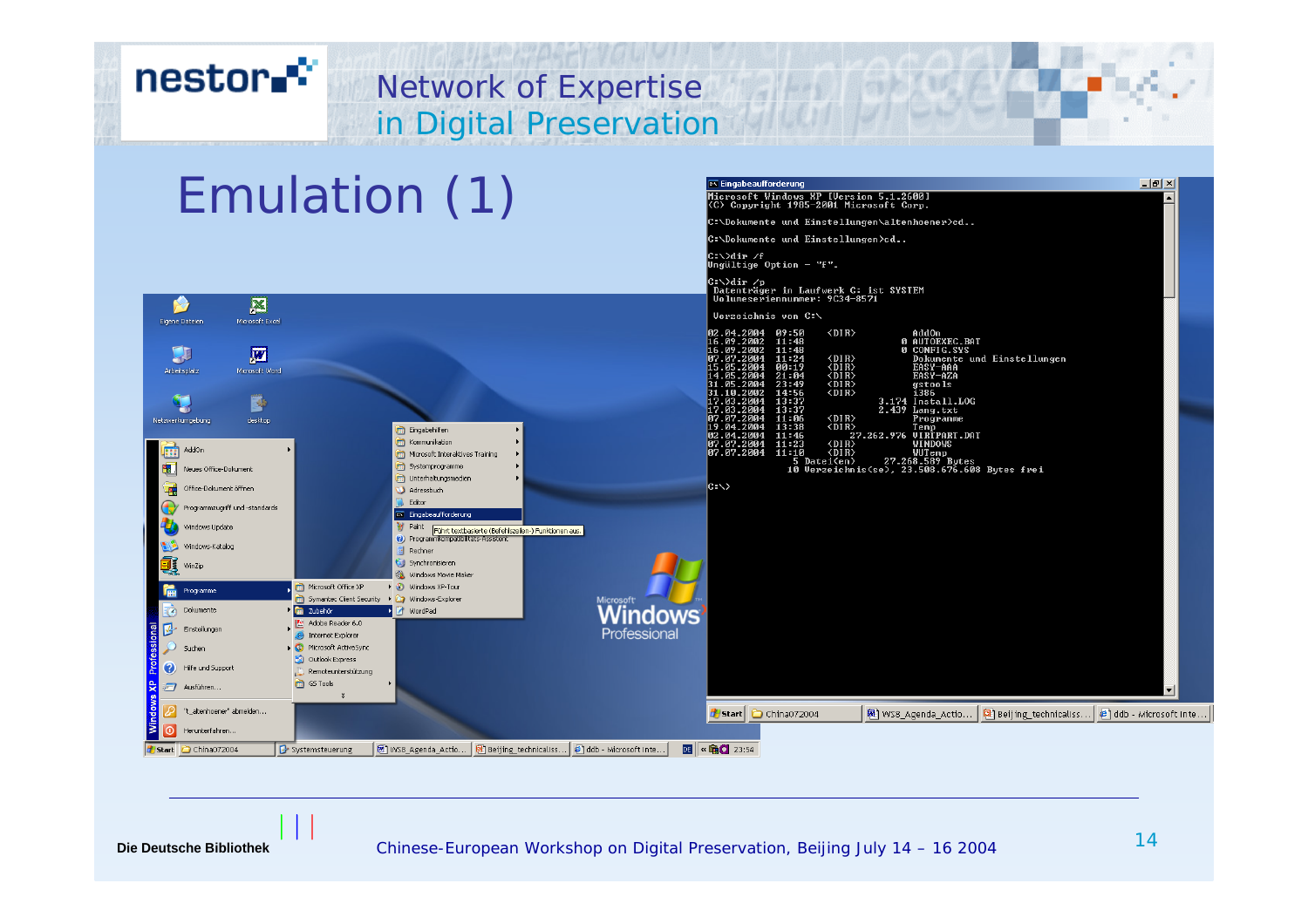# Emulation (2)

## Advantages:

- Objects are preserved without change
- $\blacksquare$ Calculable amounts
- For all digital objects

#### Disadvantages:

- High investment necessary for R&D
- Business value??!!
- feasibility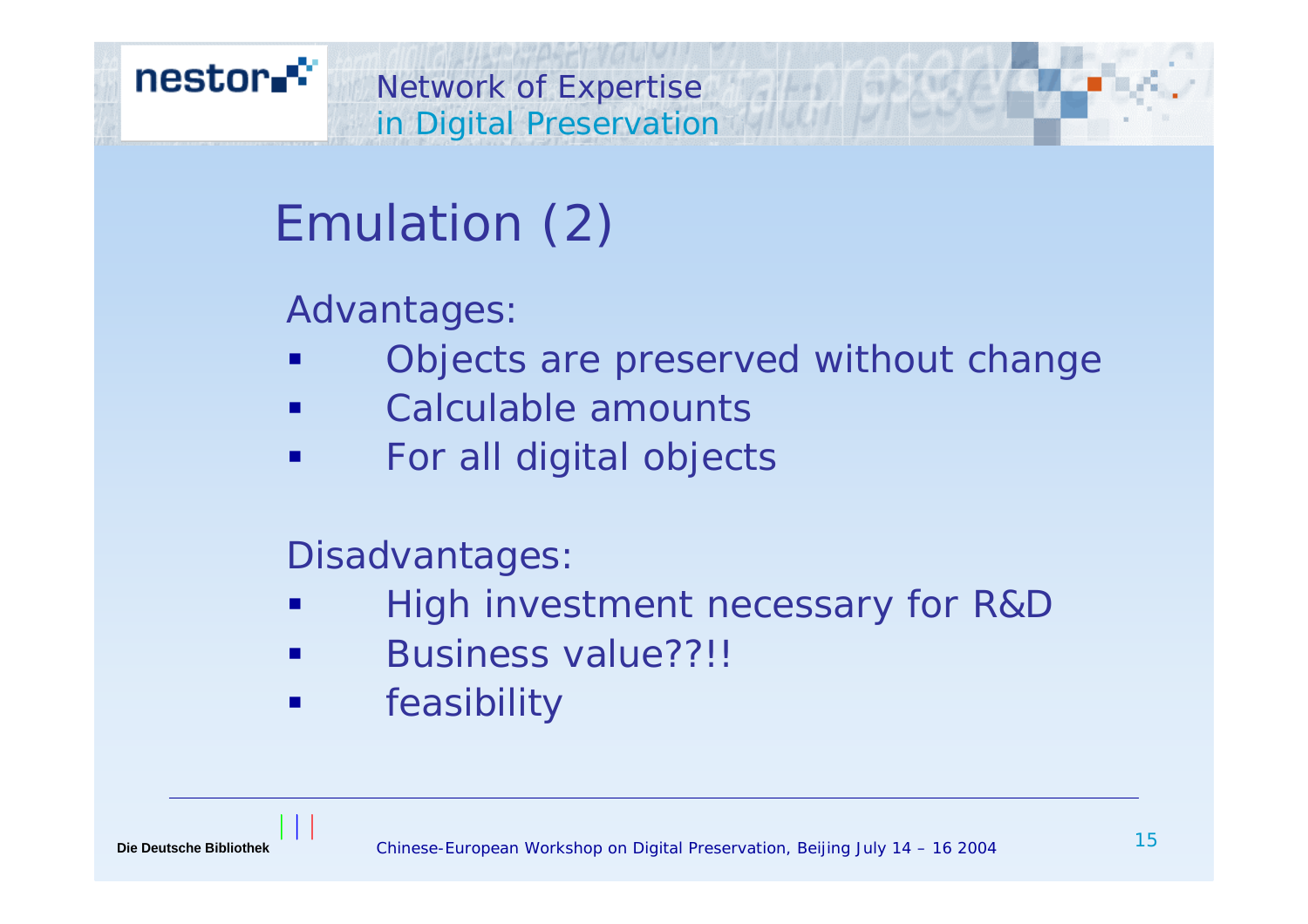

## **Migration / Emulation in production in DDB**

## eg. C64 / AMIGA





Chinese-European Workshop on Digital Preservation, Beijing July 14 – 16 2004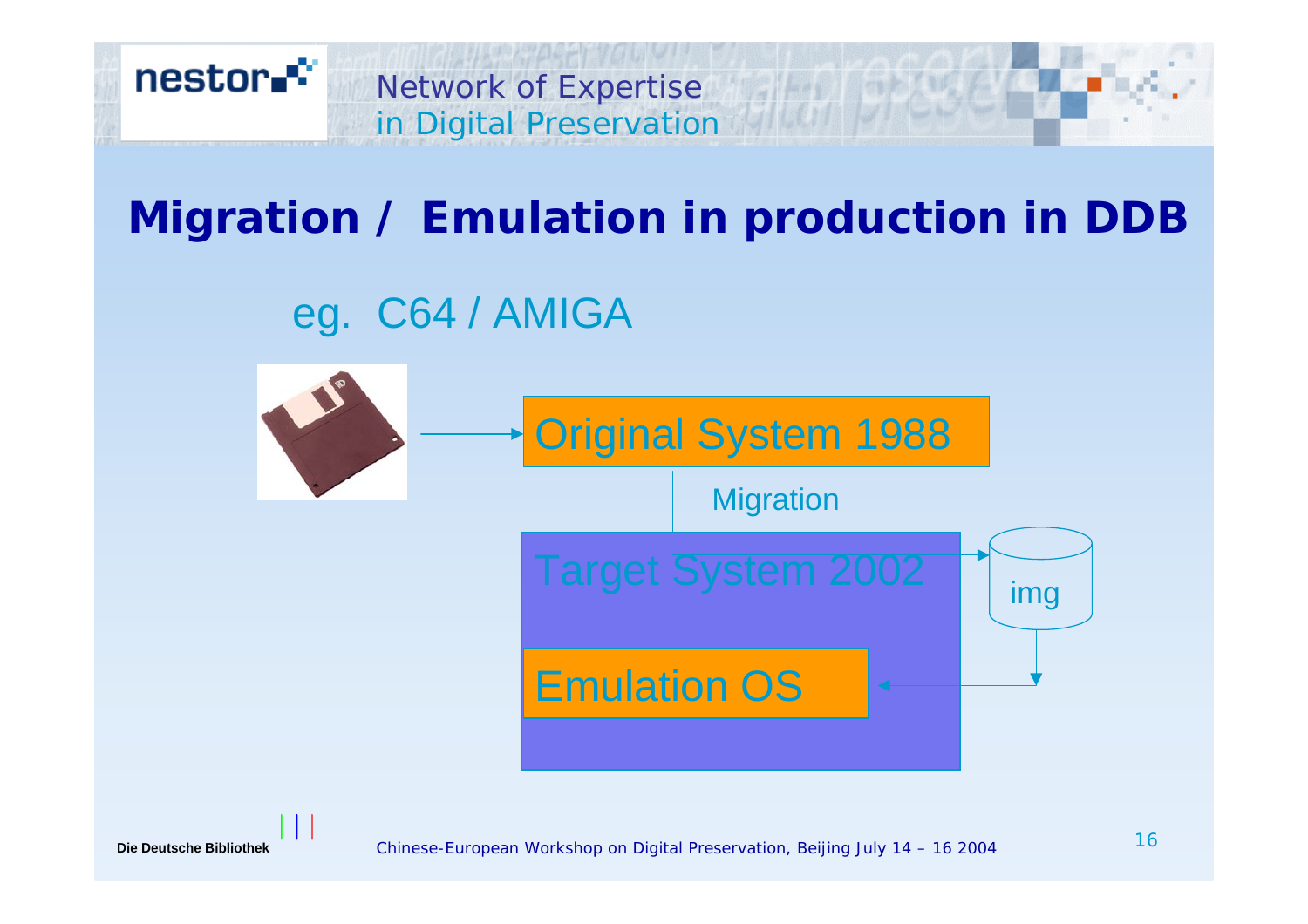# Rendering objects

We need information about the production environment of the given object:

- **Software**
- $\blacksquare$ Technical context
- $\blacksquare$ Embedded objects
- $\blacksquare$  Metadata (they also have to be considered in the long-term preservation)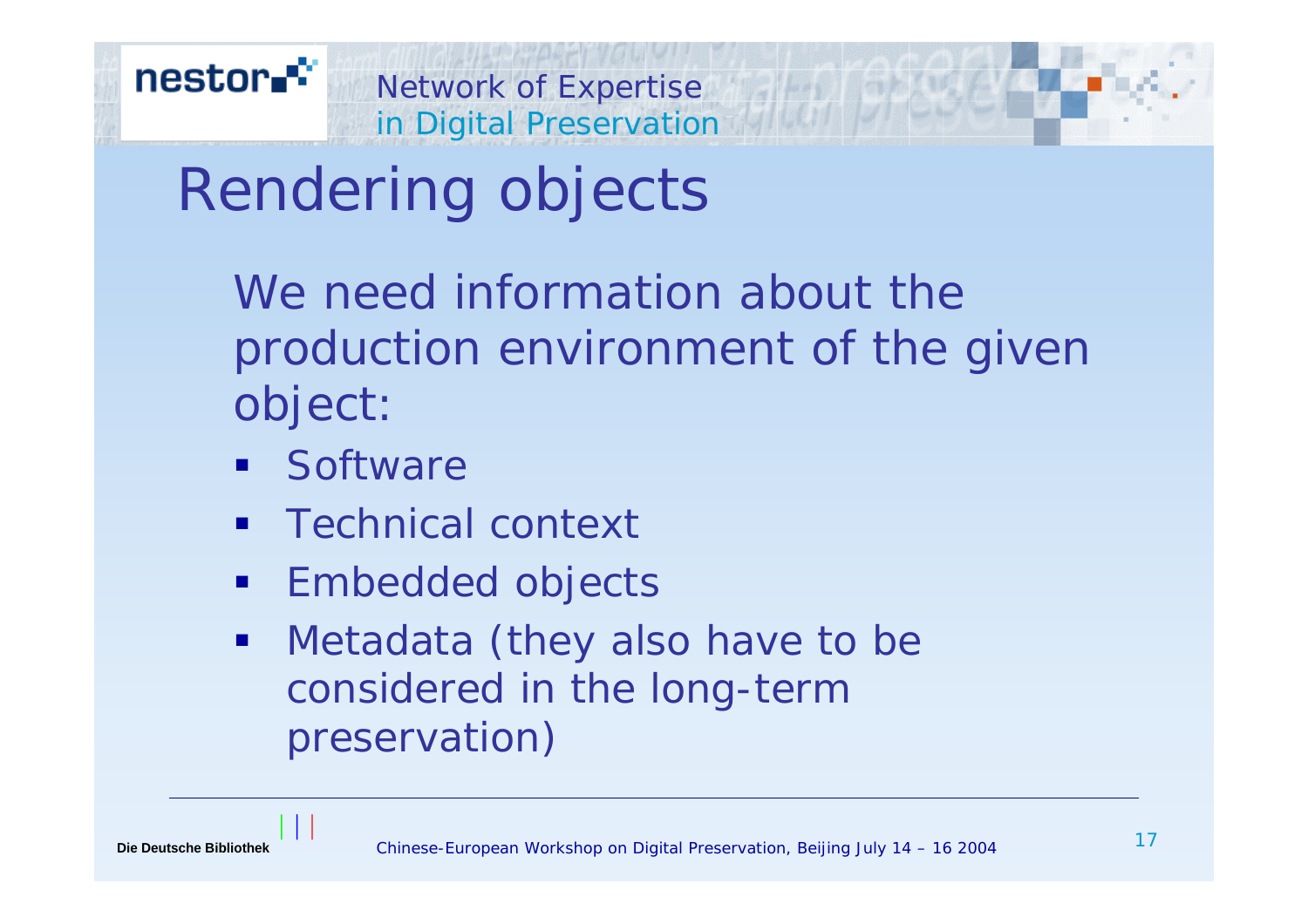

#### Network of Expertise in Digital Preservation

# **Preservation Metadata**

#### National Library of New Zealand

Metadata Standards Framework -Preservation Metadata

November 2002

Standardization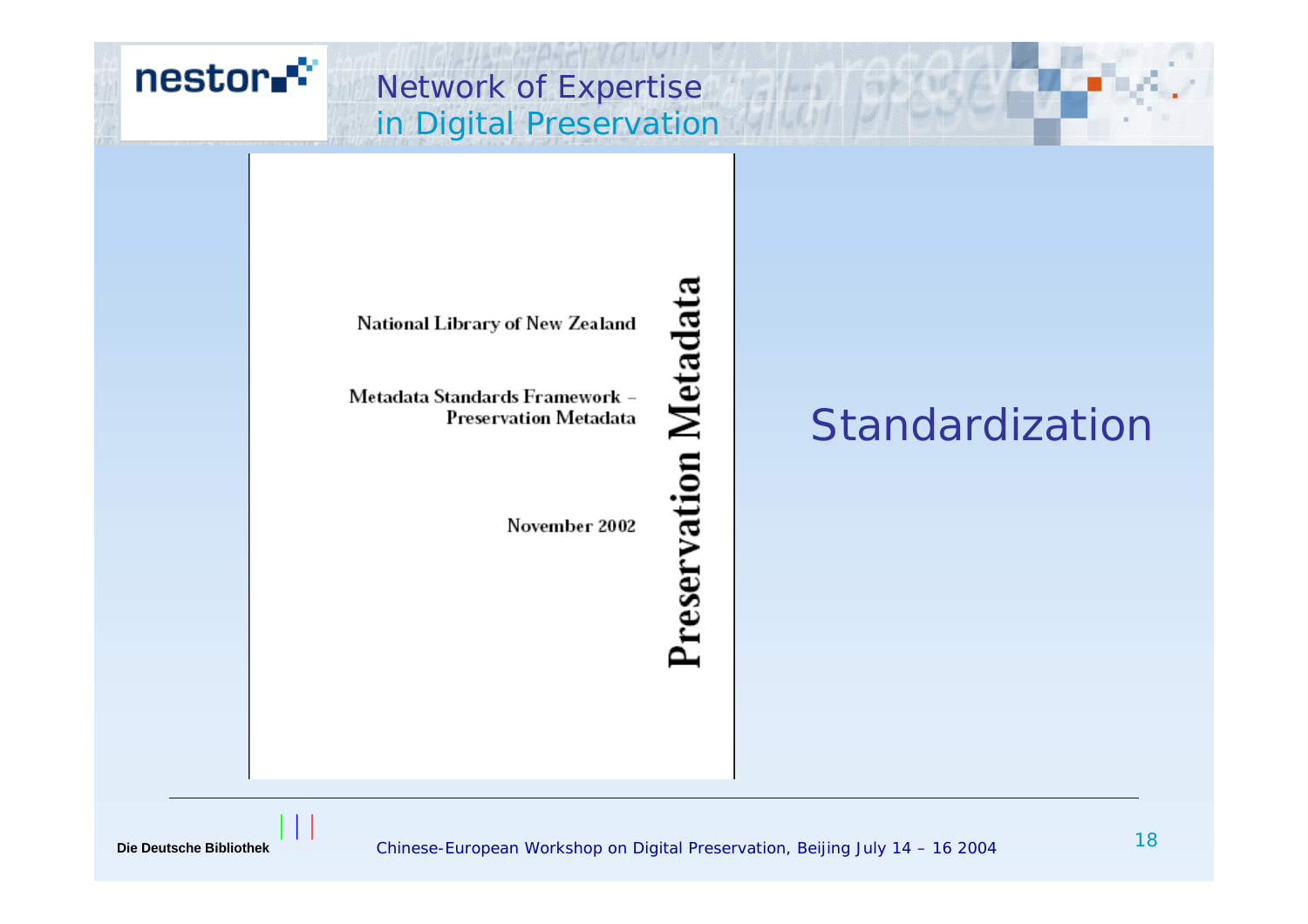## nestor.<sup>\*\*</sup>

#### Network of Expertise in Digital Preservation

#### NLNZ Preservation Metadata

Appendix 1 - Preservation Metadata Model

#### Appendix 1 - Preservation Metadata Model

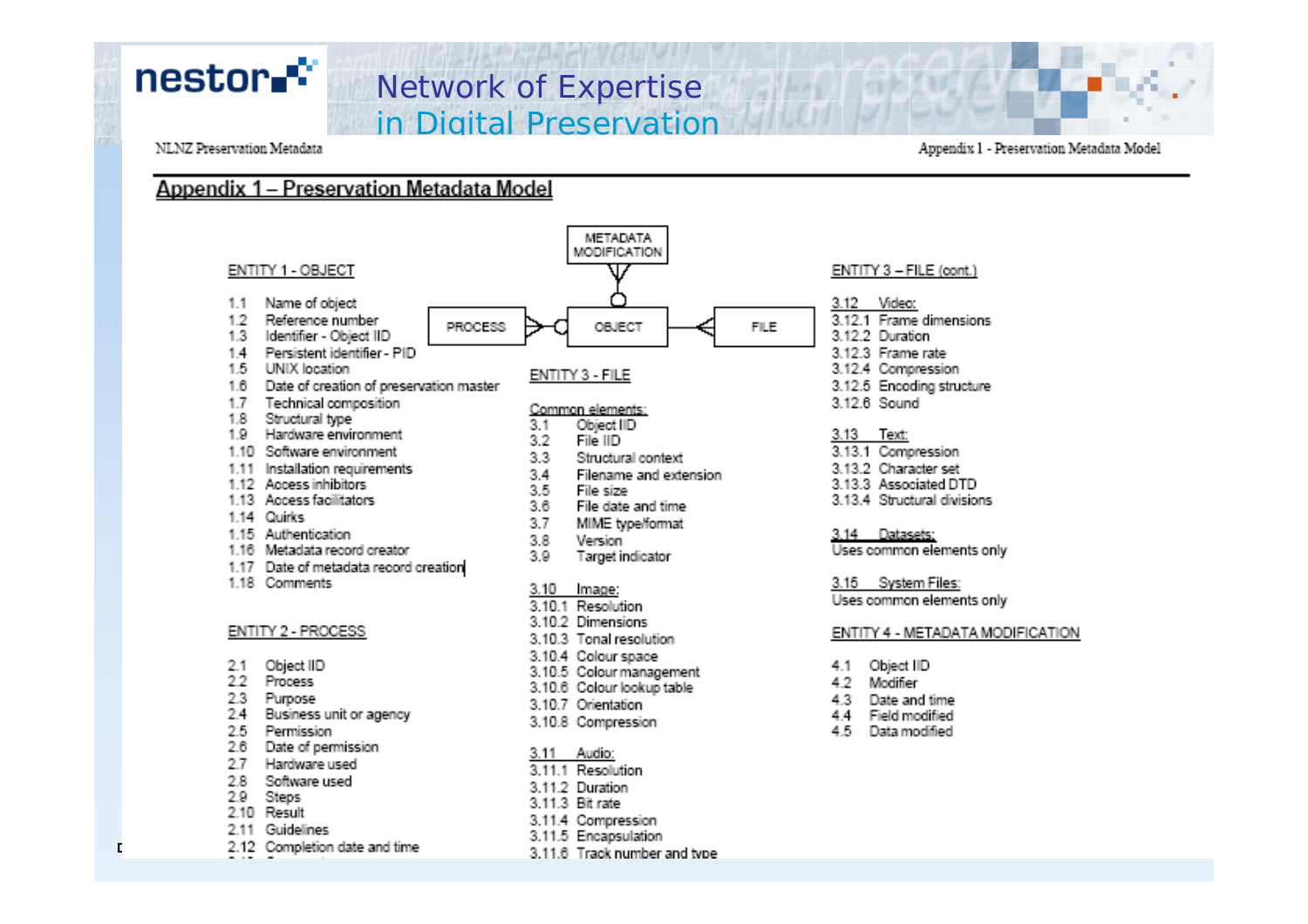

# Archiving of net-publications

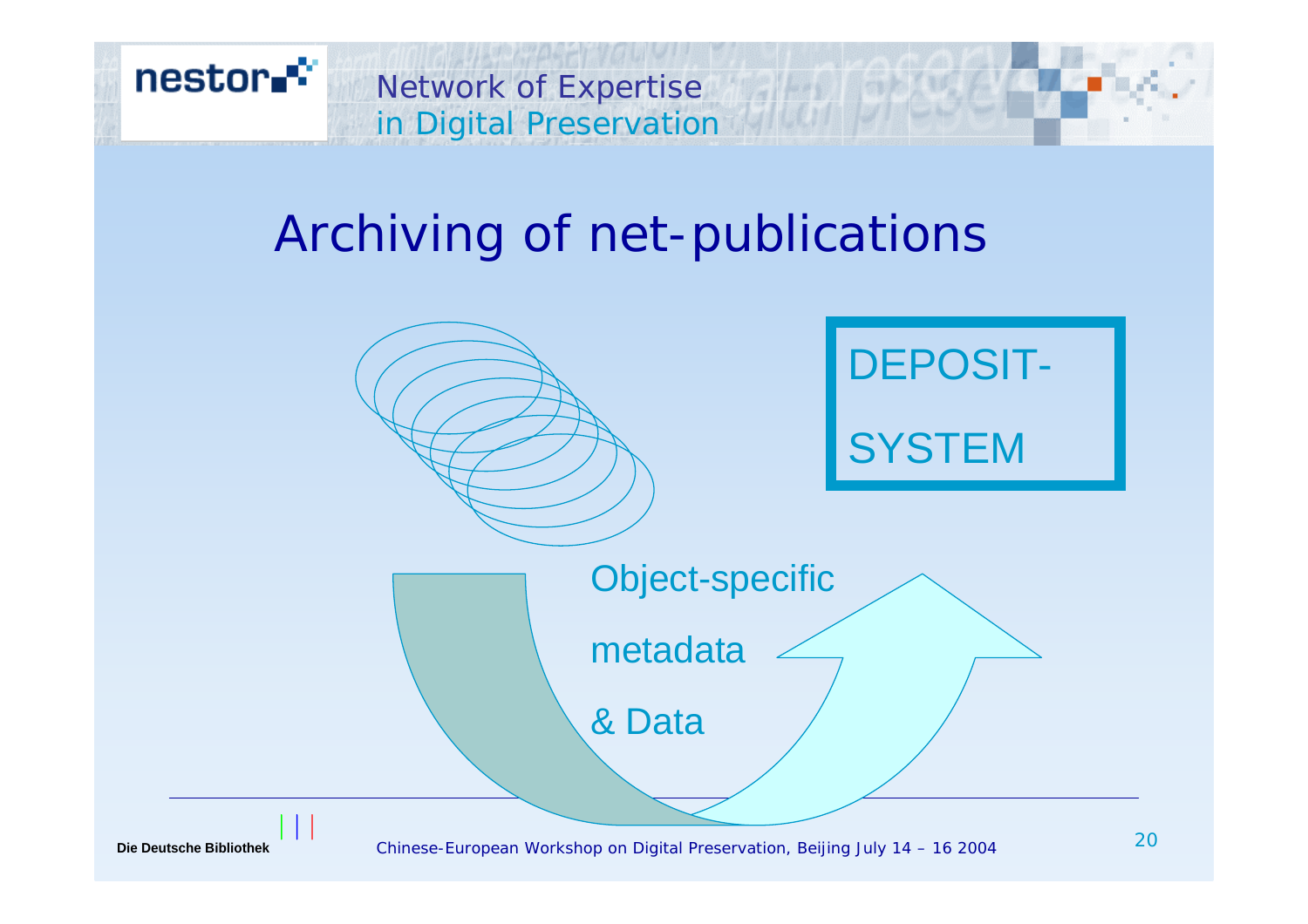# Metadata

- **Specific Preservation Metadata are necessary to** ensure that information can be rendered in the future
	- $\rightarrow$  Metadata about:
- **•** Provenance
- **Structure**
- File Format(s)
- **Service Service** Technical Environment
- $\blacksquare$ **Rights**

How much metadata can be extracted automatically during ingest process?

 $\rightarrow$  Tools needed!